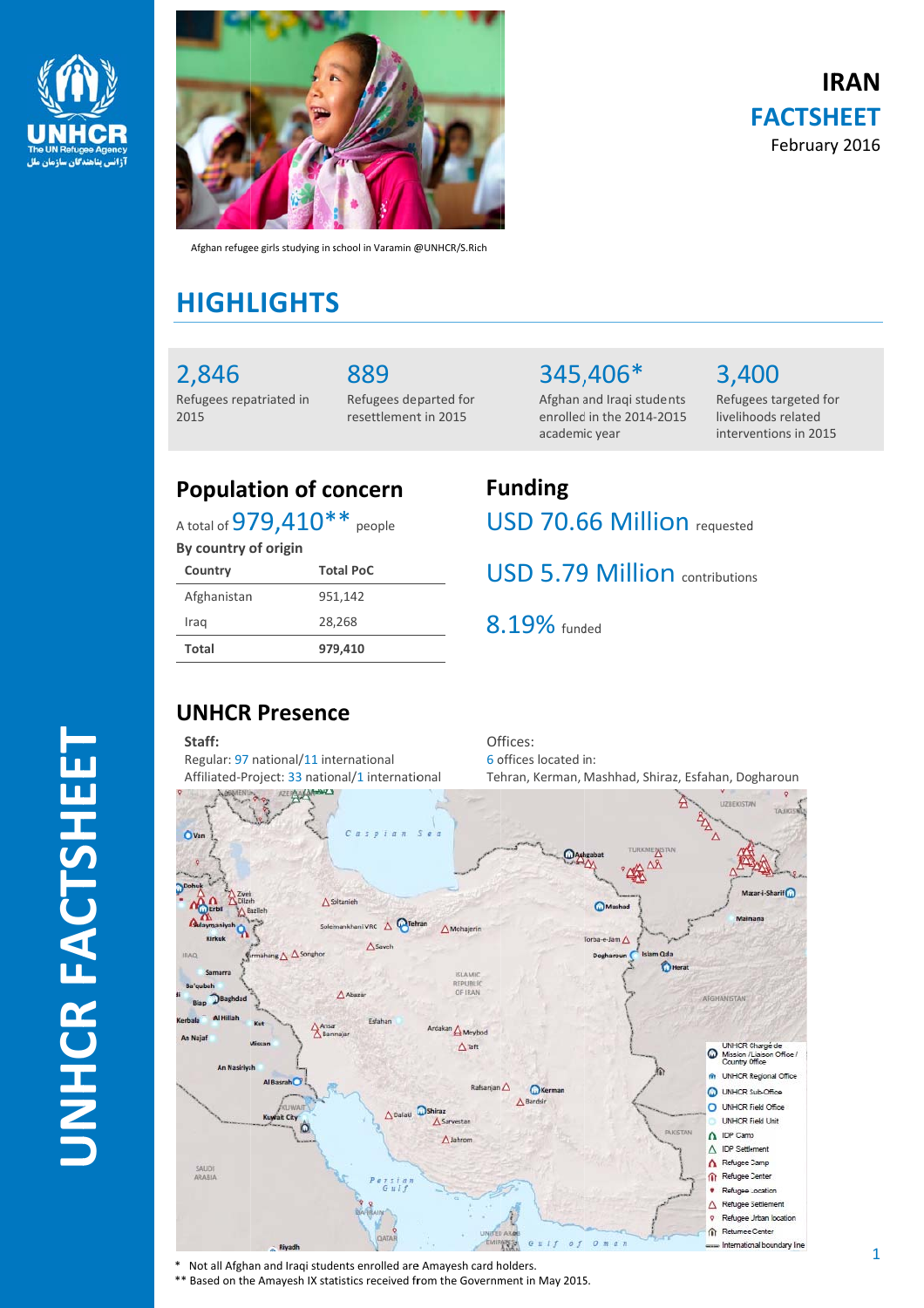## **WORKING WITH PARTNERS**

 UNHCR is collaborating with the Bureau for Aliens and Foreign Immigrants' Affairs (BAFIA) as UNHCR's main Government counterpart in addition to cooperation with other partners: **Governmental**: the Forests, Rangelands and Watershed Management Organization (FRWO), Ministry of Education (MoE), Literacy Movement Organization (LMO), Ministry of Health (MoH), State Welfare Organization of Iran (SWO), Technical and Vocational Training Organization (TVTO), Iran Health Insurance Organization (IHIO); **National NGOs**: Association for Protection of Refugee Women and Children (HAMI), Chain of Hope (CoH), Society to Protect Children Suffering from Cancer (MAHAK), Society for Recovery Support (SRS), Rebirth Charity Organization (Rebirth), World Relief Foundation (WRF), Kowsar Scientific and Cultural Foundations (Kowsar); **UN Agencies**: UN Office for Project Services (UNOPS). UNHCR also coordinates with a number sister UN agencies, as well as NGOs and international organizations directly under the umbrella of the SSAR. In 2016, UNHCR plans to continue to collaborate with a network of partners and to be engaged in the implementation of joint activities.

### **MAIN ACTIVITIES**

#### **Solution Strategy for Afghan Refugees (SSAR)**

- The SSAR is a regional, multi-year strategy for voluntary repatriation, sustainable reintegration and assistance to host countries endorsed by the Governments of Afghanistan, Iran, and Pakistan. Five outcomes guide the Strategy in Iran: 1. Voluntary repatriation; 2. Essential Services and Shelter; 3. Livelihood and Food Security; 4. Protection and Resettlement; and, 5. Coordination and Support.
- On 6 7 October 2015, the High‐Level Segment on the Afghan refugee situation was held during the 66th Executive Committee in Geneva. The outcome statement called upon the international community to back Afghanistan in its commitment to create the necessary conditions for voluntary repatriation and sustainable reintegration and implement lasting solutions for Afghan refugees within the framework of the SSAR through supporting concrete initiatives in the respective national project portfolios. The updated 2015‐16 country portfolios for Afghanistan, Iran and Pakistan were officially launched at a side event on 7 October 2015. Both English and Farsi versions of the 2015‐16 Iran portfolio were distributed to UN agencies, international NGOs and embassies in late December 2015.

#### **Protection**

- **Community‐based approaches:** UNHCR continues to reach out to communities and include them as equal partners in assessing, designing and implementing programmes. Community visits allow UNHCR to better understand the concerns of refugees and identify the most vulnerable individuals who need assistance. In Kerman and Shiraz, UNHCR and the government have encouraged refugee youth to design and implement projects that would reduce child labour, improve hygiene and ensure more children attend school.
- **Registration:** The Government of Iran is responsible for refugee registration and refugee status determination. It issues 'Amayesh' identification cards to refugees that enable refugees to access basic services, facilitate the issuance of work permits and seek durable solutions. In addition 620,000 Afghan passport holders who were previously undocumented or Amayesh cardholders have been issued with Iranian visas that allow them to reside in the country. The government estimates that there remains between 1.5 ‐ 3 million undocumented Afghans in Iran.
- **Protection against violence and exploitation:** Harm prevention activities to benefit communities in relation to substance use together with a robust response to victims of violence (e.g.: sexual and gender‐based violence) have been established by the government and UNHCR. Assistance to persons with specific needs, especially the elderly and the disabled has furthermore been enhanced, not least with the support of the State Welfare Organisation (SWO).
- **Secondary Movement:** Over the course of 2015, a number of Afghans travelled to Europe they either used Iran as a transit country, or had resided in Iran for some years before undertaking this journey. The government stepped up its border security to curb these efforts that place Afghans, including refugees at immense risk due to the hazardous journey where they are often exploited by smugglers and traffickers.
- **Durable Solutions:** UNHCR facilitates the **voluntary repatriation** of Afghans and Iraqis throughout the country. Due to the deteriorating economic and security situation in Afghanistan and in Iraq, the number of refugees volunteering to repatriate has decreased over the years. 889 refugees with specific needs and/or protection concerns have been **resettled** to third countries during 2015.